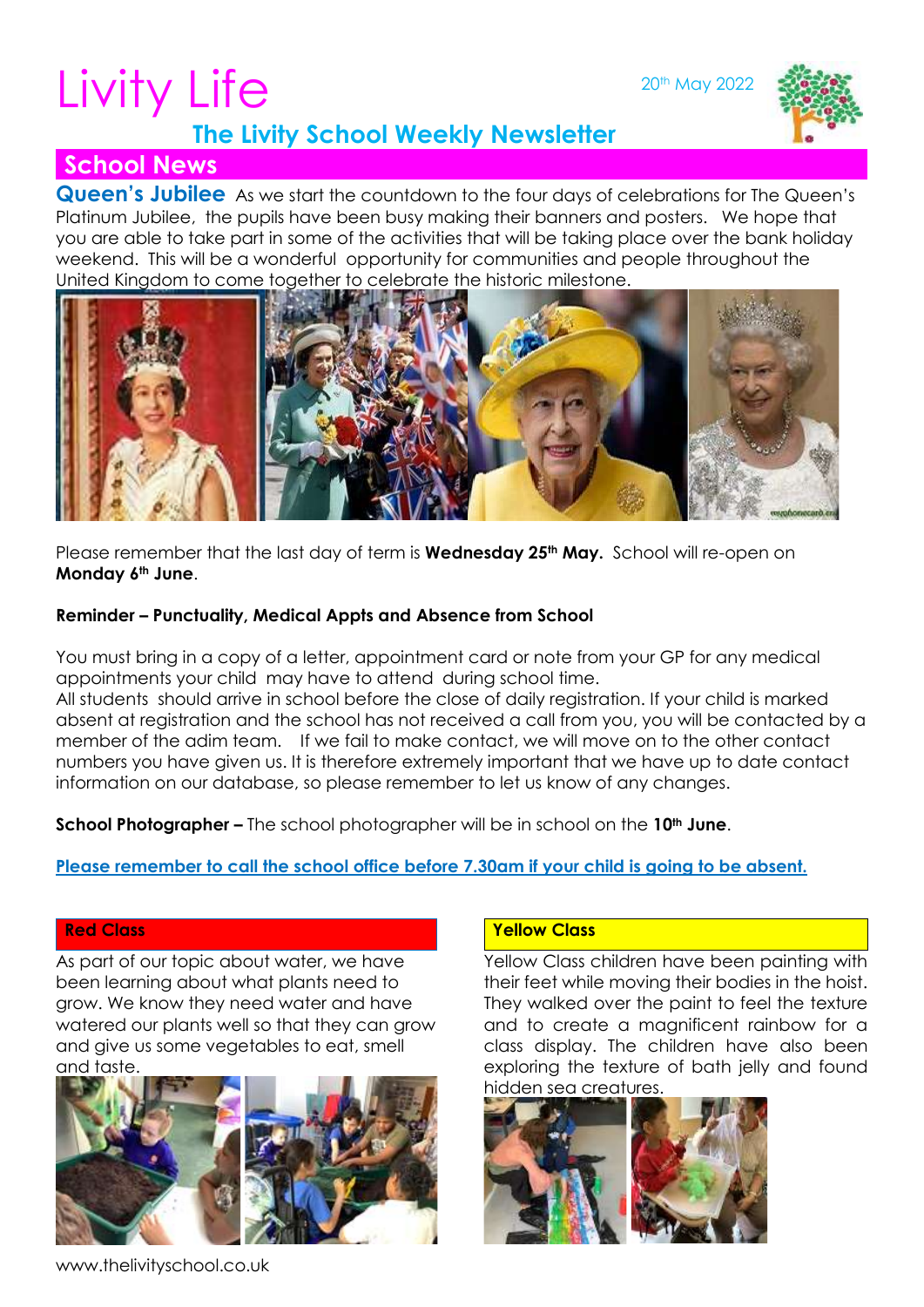#### **Pink Class**

This week Pink Class have been exploring shapes and looking at tangrams. We made a boat and a house using different shapes. We've also been busy in PE working on our throwing and catching skills. We made a delicious fruit salad in cooking this week.



#### **Blue Class**

In Blue Class this week, children have been developing their relationships and interactive skills through play. Children have been exploring and observing the effects when sand is mixed with water, as well as exploring the concept of floating and sinking. Children have also been playing turn-taking games and sharing toys whilst playing together.



#### **Orange Class**

This week we have been focusing on the principles of addition. The children demonstrated a very good understanding and enjoyment during these sessions. Our cooking session provided children with opportunities to taste fruits and use them to make fruit ice lollies.



#### **Ladybird Class**

Ladybird Class had a great week. The children did lovely maths activities with numbers, colours, and shapes. Our art session was also fantastic! The children mixed paint to create mark-making. They also used ice lollies to create marks in *Fun with Food*.

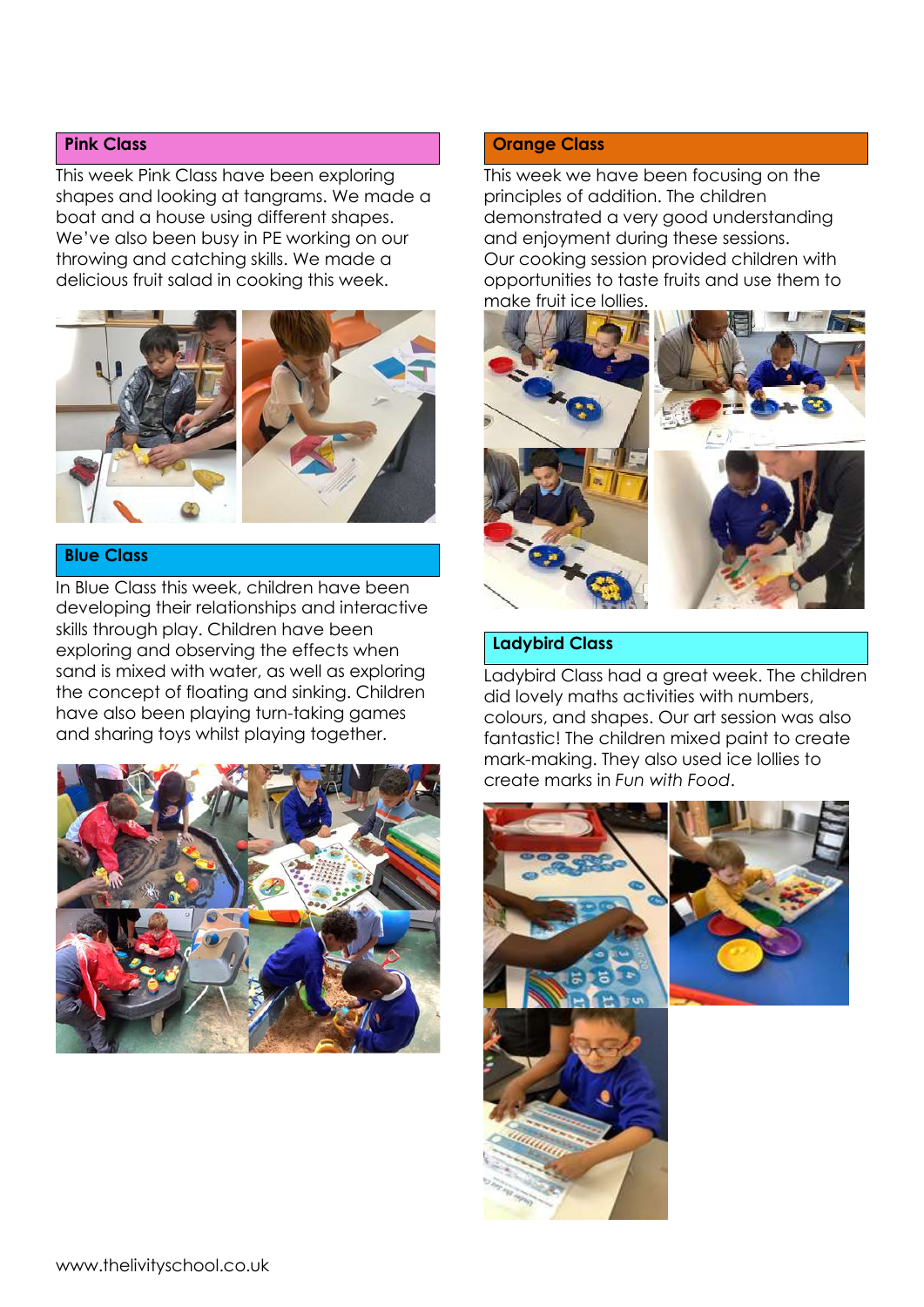#### **Rainbow Class**

Rainbow Class went to the London Aquarium last Friday. We had an excellent time walking around and making scientific observations. We saw all the sea animals and even touched a starfish! We even got a close up of a penguin.



#### **Green Class**

This week in Green Class the children have been enjoying exploring their environment, while in their walkers. They also enjoyed water play on the terrace.



#### **Purple Class**

This week Purple Class have been learning to tell the time and doing very well. We have also been learning to operate the microwave and the toaster to make breakfast for our friends.





#### **Butterfly Class**

In Butterfly Class we really like cooking. This week we made tasty smoothies using watermelon and really enjoyed controlling the blender using a flat switch.



#### **Gold Class**

Gold Class children have been exploring and experimenting to answer the questions: 'Why does it rain?' and 'What is rain?' We are learning about animals that love rain too. We followed a recipe to make an ice lolly with peach and pineapple and enjoyed eating them on a really hot day in our Sensory Garden!